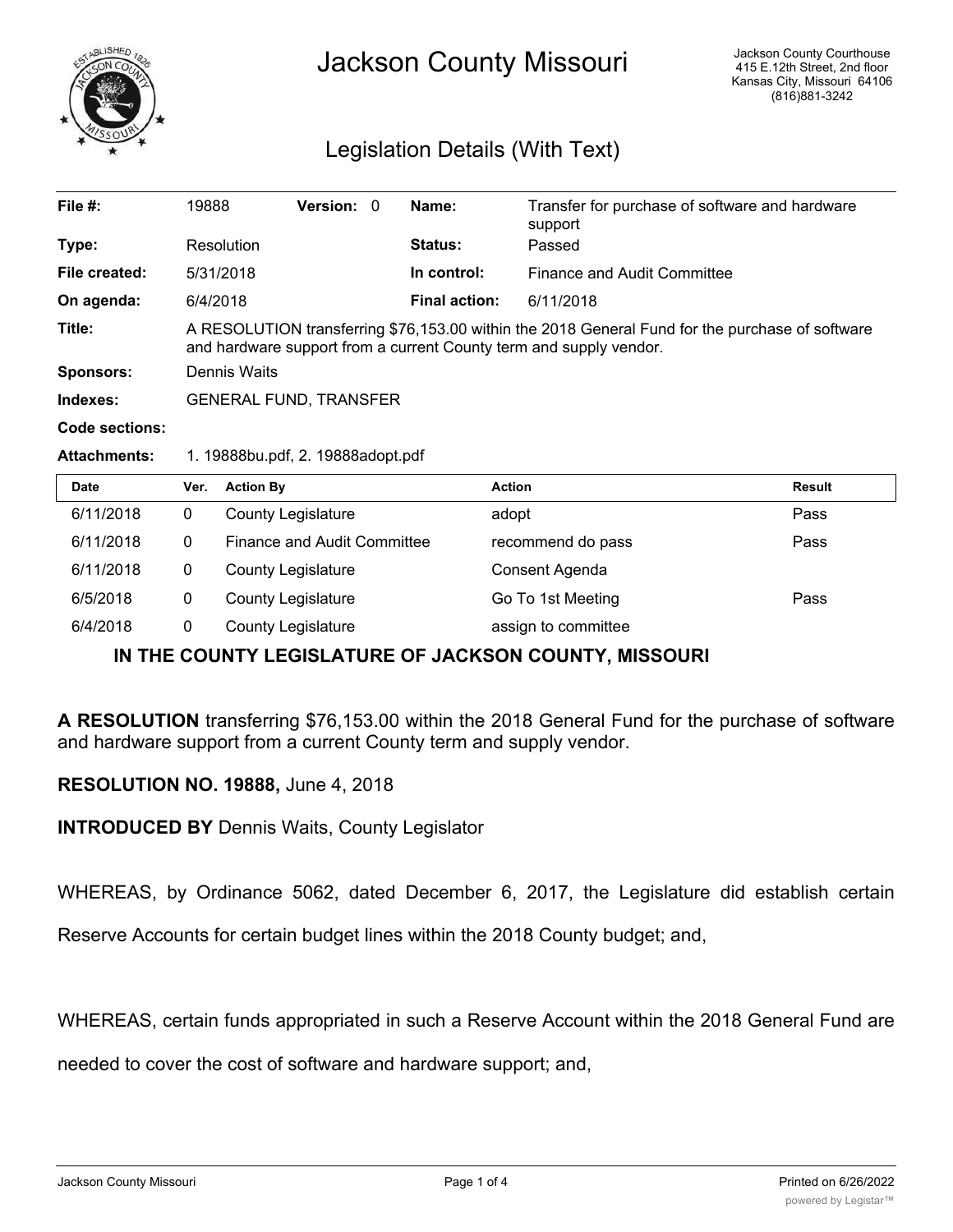WHEREAS, there are numerous disputes between the County Executive and the Legislature regarding the validity of Ordinance 5062, relating to its construction and interpretation, and multiple related issues; and,

WHEREAS, the Chief Administrative Officer has recommended the adoption of this Resolution, without waiving any previous position taken in reliance upon the memorandum of the County Counselor dated December 22, 2017, regarding Ordinance 5062, and without waiving any position taken in reliance upon other legal memorandums provided by the Office of the County Counselor; and,

WHEREAS, the Legislature recognizes that funds identified as Reserve Funds in the adopted 2018 budget within the General Fund are required to be designated for use by the IT Department for software and hardware support; and,

WHEREAS, the Chief Administrative Officer has requested that the funds identified in this Resolution be made available for such use by the IT Department within the 2018 budget; and,

WHEREAS the County Legislature agrees that funds described in this Resolution should be made available for such use by posting to a certain budget line item in non-departmental budget or otherwise for calendar year 2018 by the County's Finance and Purchasing Department; now therefore,

BE IT RESOLVED by the County Legislature of Jackson County, Missouri, that the following transfer or equivalent documentation/identification, to accomplish posting of the funds in the Jackson County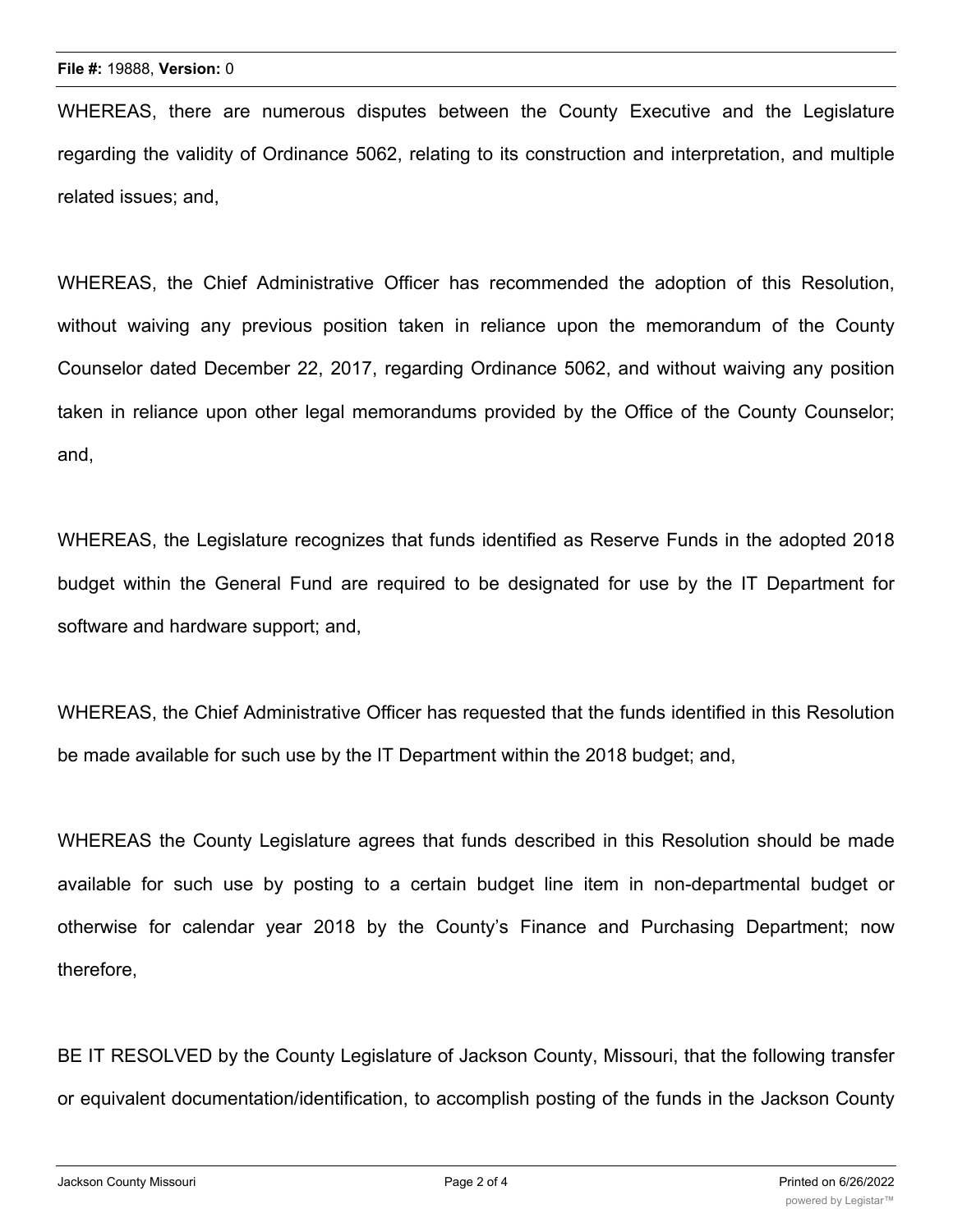Budget management system so that the funds are available for immediate use and expenditure within the 2018 Budget, be and hereby is authorized:

| <b>DEPARTMENT/DIVISION</b>                          | <b>CHARACTER/DESCRIPTION</b>                                     | <b>FROM</b> | TO       |          |
|-----------------------------------------------------|------------------------------------------------------------------|-------------|----------|----------|
| <b>General Fund</b><br>Reserve<br>001-8006          | 56835 - Reserve Operating                                        | \$76,153    |          |          |
| Non-Departmental<br>General<br>001-5101<br>001-5101 | 56662- Software Maintenance<br>56790- Other Contractual Services |             | \$10,398 | \$65,755 |

Effective Date: This Resolution shall be effective immediately upon its passage by a majority of the Legislature.

APPROVED AS TO FORM:

Chief Deputy County Counselor County Counselor

Certificate of Passage

I hereby certify that the attached resolution, Resolution No. 19888 of June 4, 2018, was duly passed on June11, 2018 by the Jackson County Legislature. The votes thereon were as follows:

| Yeas       | <b>Nays</b> |  |
|------------|-------------|--|
| Abstaining | Absent      |  |

 $\overline{\phantom{a}}$  , and the contribution of the contribution of the contribution of the contribution of the contribution of the contribution of the contribution of the contribution of the contribution of the contribution of the

 $\overline{\phantom{a}}$  , and the contract of the contract of the contract of the contract of the contract of the contract of the contract of the contract of the contract of the contract of the contract of the contract of the contrac Date **Date** Spino, **Date** Mary Mary 30 Spino, Clerk of Legislature

Funds sufficient for the above-described transfer or equivalent documentation and/or identification to accomplish posting of the funds in the Jackson County Budget management system so that the funds